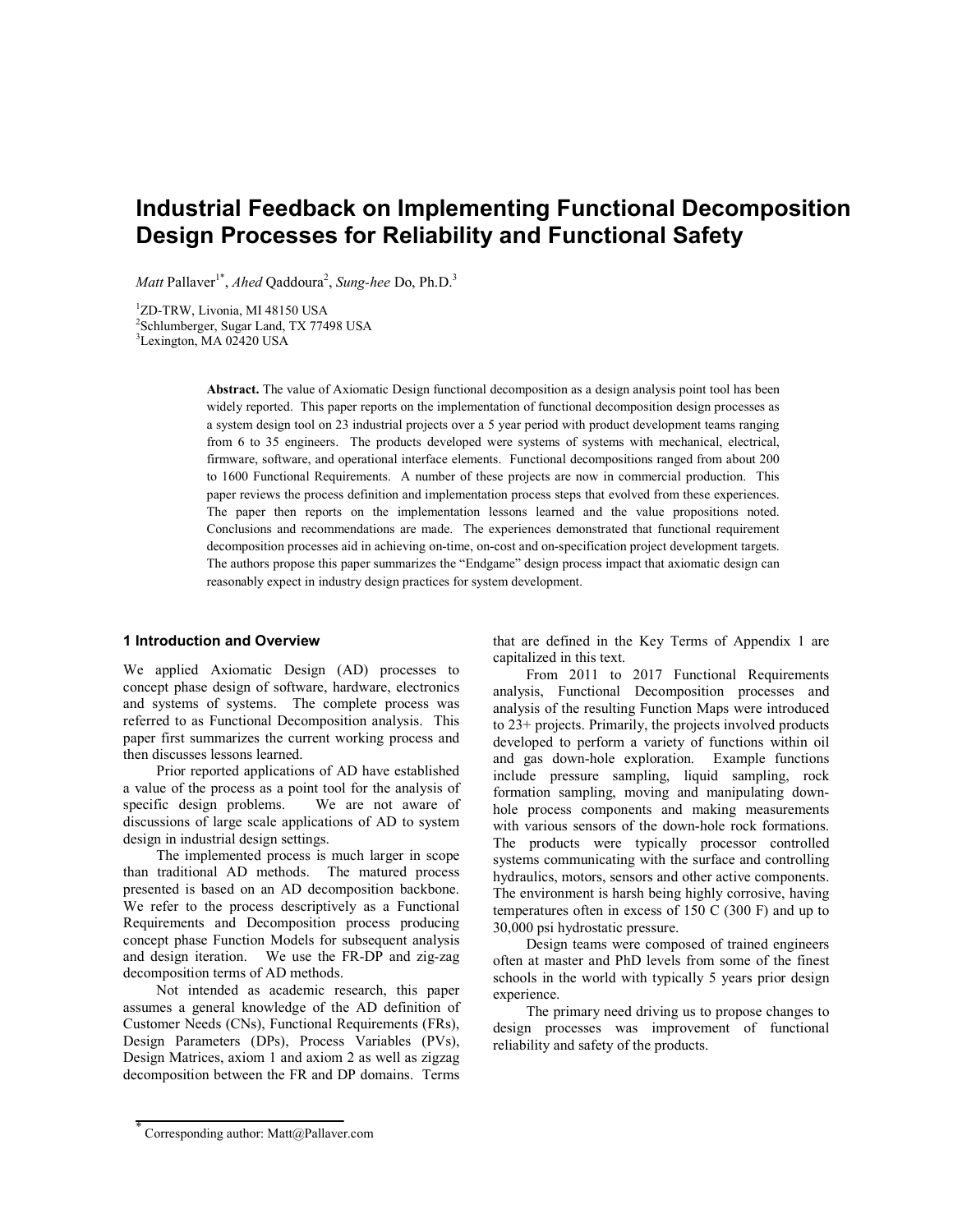#### **2 Implementation Issues**

The methods we used evolved considerably over the period of use as we responded to implementation issues. Most process evolution was in the area of integrating Decomposition into other key functions of the company's concept phase processes. Areas of implementation evolution included:

- Definition of Terms
- Stakeholder requirements analysis
- Contractual requirement obligations
- Constraints management
- Product risk assessment
- Functional performance (reliability) risk analysis
- Prior product lessons learned and historic failure modes
- Design verification plans
- End to end traceability
- Fitting functional decomposition into the design V model and Process Assessment Models (PAMs)

# **2.1 Conflict with Aesthetic Design**

We note that Functional Analysis applies to the performance aspect of product. It does not easily apply to design for consumer perception of aesthetics or goodness. Often aesthetic design will dominate the design equation of a successful product.

We further note that Functional Analysis and good functional design is often at odds with aesthetic design. For example, a functional requirement for a reasonable cell phone powered life (perhaps DP = Battery Capacity) conflicts with the aesthetic requirement for a visually slim package.

## **2.2 Conflict with Success**

The authors' experience is there is not a strong correlation between good functional design and product success in many markets.

In part this is because Customers are generally incapable of judging good functional performance or fitness for use and their purchase decisions are more often driven by aesthetics, advertising or celebrity promotion of the product.

As a result the measure of good design and design processes in industry is defined largely by the subsequent product business success.

Thus, it is important to note in implementing a functional performance based design approach that the primary resistance to change in a successful company will be unsophisticated management who are afraid of changing underlying process 'recipes' and that will not see a connection between better functional design and business success.

#### **3 Definition of important terms**

Our design projects are often composed of internationally dispersed development teams. For all development projects, to minimize the risk of introducing communication based design and process errors, a common and unambiguous vocabulary is essential and the importance of having good working definitions cannot be overstated. See Appendix 1 for definitions of key terms of our Functional Decomposition and related analysis processes.

#### **4 Summary of current working process**

The current operational process is presented graphically in Appendix 2. The Functional Decomposition process passes through the following steps:

- 1. Process initiated by release of Contractual
- Requirements
- 2. Stakeholders Needs Assessment.
- 3. Requirements analysis.
- 4. Development of Operational Requirements and Input Constraints.
- 5. Functional Decomposition of Operational
- Requirements.

6. Systematic Product Risk assessment.

7. Validation of Input Requirements against the Function Map.

These process steps are discussed in turn.

#### **4.1 Contractual Requirements document**

Our overall design process starts with a Contractual Requirements document. A Contractual Requirements document is common industry practice. This document defines the contractual requirements between the development funding source and the development organization. This will typically contain a marketing needs analysis and business justification. The Contractual Requirements define, as detailed as possible considering that the design has not started, the development requirements to deliver on the business justification. In our Functional Decomposition process, this document is a significant source of many business needs.

#### **4.2 Stakeholder Needs Assessment**

Stakeholder Needs assessment is composed of determining stakeholders and collecting Stakeholder Needs. This phase has three tasks.

#### *4.2.1 Determine Stakeholders*

Stakeholder categories and potential contacts need to be developed. Stakeholder is a broad term which includes traditional people roles, regulatory agencies, interfaces with other systems and significant physical domain constraints. The assessment of whom or what is a stakeholder is driven by the question "With what or whom will our design need to interact during its complete product life cycle from creation to disposal?" The output of this task is a list of stakeholder categories,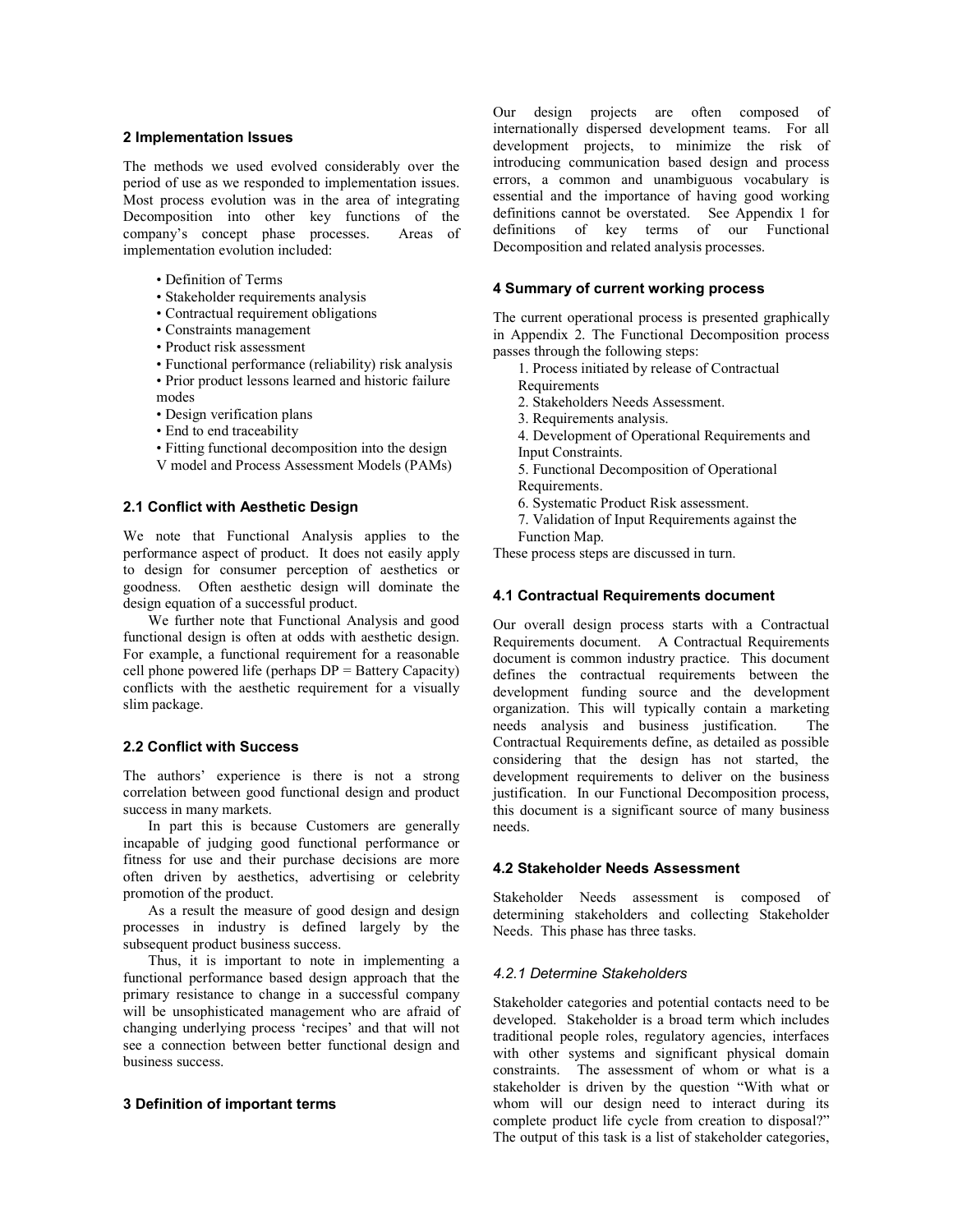with specific named stakeholders to be contacted when appropriate, with contact information and assignments of the staff responsible for each category.

# *4.2.2 Eliciting (human) Stakeholder Needs*

The systematic contact and solicitation of stakeholder needs from persons is a qualitative research project, and all the rules of good research apply. Perform data gathering in waves of contacts. Between waves, during processing of prior wave research, adjust questionnaires and methods, and test for data saturation. Stop assessing within a stakeholder category when saturated (no new information is being gained by further research). The primary goal is to assess and reach data saturation within all stakeholder categories.

#### *4.2.3 Collecting other Stakeholder Needs*

There exist other 'stakeholder' needs. These include, for example, internal standards, regulatory authorities and interfaces. These need to be researched and documented. Generally these will convert to Input Constraints.

The outputs of the Stakeholder Needs collection tasks are stakeholder statements of need, organized by Stakeholder.

# **4.3 Requirements Analysis**

To analyse the Stakeholder needs statements collected from people we first use K-J analysis [1] to categorize the stakeholder needs into Affinity Lists. Then a single step Quality Function Deployment (QFD) [2] House of Quality (HOQ) is used as a process to develop functional objectives to satisfy the customer needs affinity lists. We use stakeholder pairwise comparison ranking [3] of QFD input needs (typically in the form of Affinity Lists). The outputs of this HOQ task are lists of independent Critical to Quality functional statements with targets and prioritization. These statements are in the words of the analysts, traceable back through the QFD and KJ Analysis to the stakeholder statements of need.

Another key Requirements Analysis step is to analyze the Contractual Requirements. Specific product design performance needs from this document must be identified and extracted. The output of this process step is either a separate requirements document summarizing product needs of the Contractual Requirements, or a summary of which paragraphs are product needs, if the document is suitably structured, that are binding on the product design.

In virtually all companies, there are a series of controlling documents representing various documents representing various organizational requirements applying to new designs. These will document standard needs for things like supply chain, manufacturing and good design practices. All of these documents need to be researched and included as requirement documents that apply to the current design. These requirements almost universally become Input Constraints and do not affect the Operational Requirements. If structured appropriately, these requirement documents can be appended directly to the Input Constraints document.

Separate from Stakeholders, but significant in establishing functional performance requirements, is an analysis of any prior product history. This is research on potential problems, issues and failure modes of current or past similar products. This is generally a research task of manufacturing and field records. Information discovered will often overlap with needs identified by Stakeholders. This research is reviewed and analyzed to define additional needs to resolve historic issues. The output of this process step is a list of addition needs traced back to the relevant research findings.

# **4.4 Development of Operational Requirements and Input Constraints**

Operational Requirements are the system performance functions that must be met to deliver the required business value. These are not a complete set of requirements. Rather they are the complete set of top level Functional Requirements. These are controlled by the design team. These requirements should be viewed as a design response to the required functionality of the Contractual Requirements. This requirement list is developed specifically to drive Functional Decomposition.

Because Contractual Requirements documents in our experience are universally incomplete assessments of Stakeholder Needs, it is necessary to both conduct Stakeholder Needs analysis and examine this analysis along with the Contractual Requirements in crafting the Operational Requirements.

Operational Requirements come out of inspection and discussion of the Stakeholder's Needs analysis and the Contractual Requirements. This is not a deterministic process and will typically take weeks of work.

Operational Requirements determine important metrics like delivery times, project and product costs. Often, assumptions of cost versus technology performance trade-offs may be required in developing the Operational Requirements. There is a design process tendency to want to start engineering design to verify and de-risk these trade-off assumptions before finalizing Operational Requirements. We found it more useful to carry these trade-off risks through to completion of the Operational Requirements and a reasonable first pass Functional Decomposition. Often we found initial proposals on solutions don't survive the relatively quick<br>Functional Decomposition phase. Thus we avoid Functional Decomposition phase. spending expensive engineering time analysis of tradeoffs that wouldn't survive Functional Decomposition. However, verifying these assumptions which carry significant risk should be the first engineering tasks of the design phase.

Operational Requirements are continually subject to revision, particularly during the early design phase as risks are either confirmed or mitigated resulting in conceptual design iterations.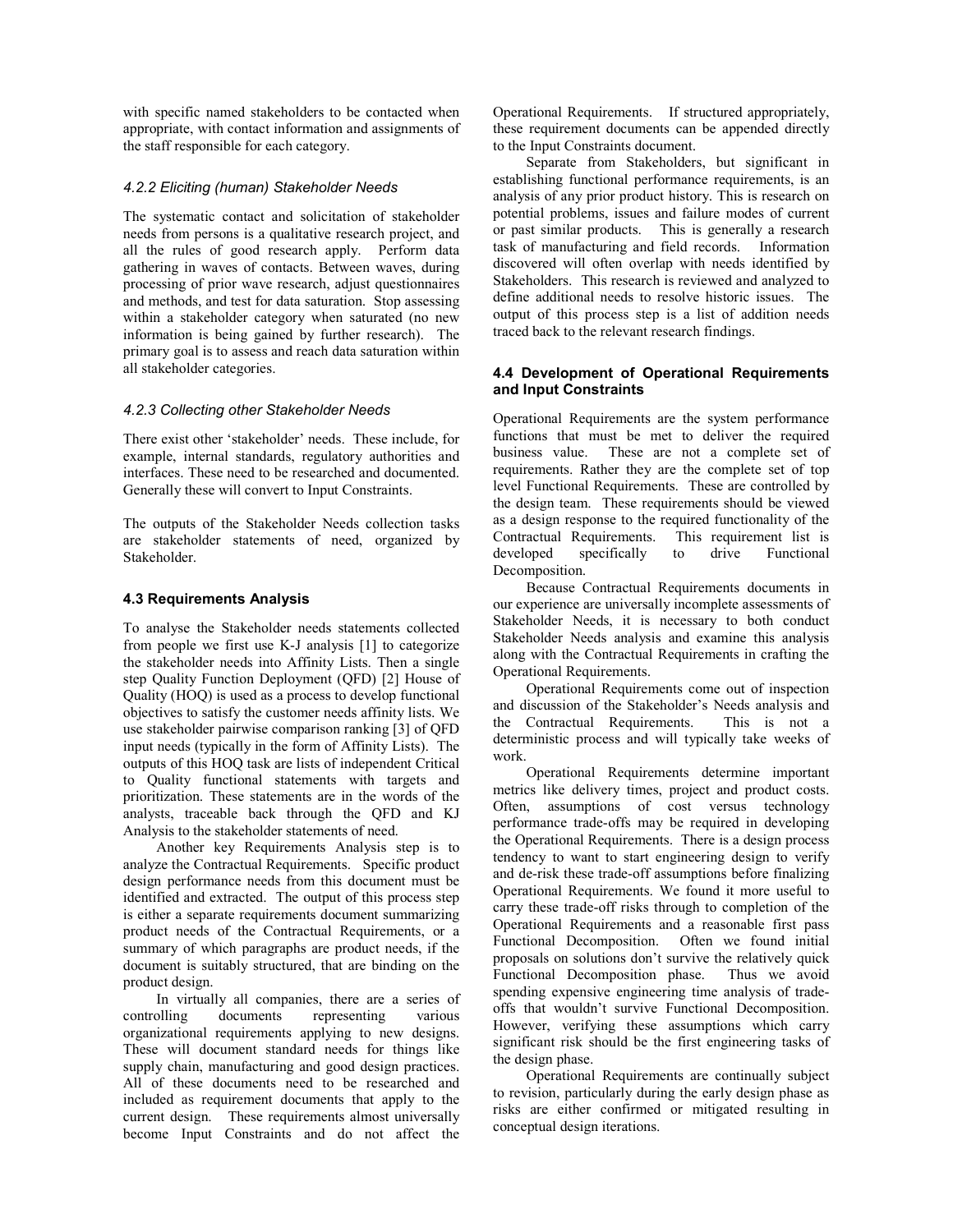Contractual Requirements or Stakeholder Needs that were determined to be Constraints and not functions are separated from the Operational Requirements and tracked as Input Constraints.

# **4.5 Functional Decomposition**

Functional decomposition proceeds from the Operational Requirements. If there are N Operational Requirements, then there would be potentially N level one decomposition branches. In practice, not all branches are equal and often we would drop a few if insignificant or risk free.

We defined the Decomposition Node to contain:

- A unique ID to identify the node
- A title description of the FR
- A target FR Performance Measure with tolerances
- A title description of the DP
- A definition of the DP verification test
- An assessment of DP risk

We taught designers to read decomposition, when considering the child FRs of the parent FR-DP Decomposition Node, as "The minimum set of independent child FRs required to enable the parent DP to satisfy the parent FR." FRs are to be solution neutral.

We taught Axiom 1, one DP for each FR, and explained the independence requirement for the DPs.

DPs need to be checked to insure they do not violate any of the constraints of the Input or Derived Constraint lists. The DP verification test, to be used to demonstrate that the DP delivered on the FR, is defined.

In the early phases of decomposition, the DP test needs only to be defined sufficiently such that reasonable staff can agree on its definition. These tests will become more elaborate test specifications written during the design phase.

If the selection of a DP creates a binding constraint on the balance of the design process, the DP is added to the Derived Constraints list.

Completion of all node information is not required initially. We would start with FRs and DPs, perhaps defining the balance of the Decomposition Node information to create clarity if the FR-DP text was not clear. Once FR-DP Decomposition Trees are hashed out, and design starts to feel stable, then a more systematic completion should be done.

Trade studies, when needed, to determine DP selection would be documented, released and then noted on the decomposition node comments.

# **4.6 Systematic Product Risk Assessment**

Risk assessment is presented as a question in the decomposition process at the Decomposition Node level, "How might the DP fail to satisfy the FR?" Risk tracking is implemented using an FMEA format. FMEA actions to mitigate risks resulting in one or more of the following options:

• Acceptance of the risk

- Scheduling of an engineering test during
- development to assess the design margins of the risk
- Mitigation of the risk by addition of child FRs to address the risk
- Changing of the DP to mitigate the risk.

Systematic risk assessment is a substantial axiom 2 value-add to engineering concept phase development processes. In a 1000 FR decomposition, we can easily add 100 FRs responding to DP risk mitigation opportunities. There will also be easily 200 engineering tests scheduled to evaluate DP performance risk during the engineering development phase. Most of these design phase engineering tests are assessing design margins.

#### **4.7 Verification of Input requirements**

When the Functional Decomposition is substantially completed, a quality process of Stakeholder Needs and Requirements verification begins.

Each of the Input Requirements documents, which are composed of the Contractual Requirements, crucial Stakeholder Needs, Prior Product History and Other Design Process Standard documents are systematically reviewed. For each identified need of these documents, the corresponding FR in the Decomposition Tree is identified, and the need traced to the FR.

This full traceability of selected Stakeholder Needs, affinity lists, and other input needs to FR-DP nodes to verification tests is an excellent quality tool to insure completeness of the proposed design. It also supports the management of thousands of system FRs that need to be implemented during the design phase.

If a corresponding FR is not found, then this 'Orphan' need is analyzed and a determination is made on its validity. If the Function Tree is at fault for missing a corresponding requirement, then the FR-DP Decomposition is refactored to include a corresponding FR and the trace link made. Often we find the need was not justified, and we would note this by linking the need to an explanatory summary document of unmet needs.

Politically, important stakeholders, customer and contractual needs were explicitly examined and if not met, more often than not, the Decomposition was revised even if the need was not justified by decomposition.

At this point, a design review is held on the Function Tree as a condition of a full release to begin the design work.

With release, design tasks are scheduled to reflect a priority of work on high risk portions of the design and logical dependencies.

Generally we maintained the Functional Decomposition during the early design phases to track and update the testing plans and track the overall design risk. As the design progresses onto engineering and manufacturing documentation control systems, and the work transitions from planned work to fire fighting, we found little value in maintaining the Functional Decomposition as it could not capture or contribute to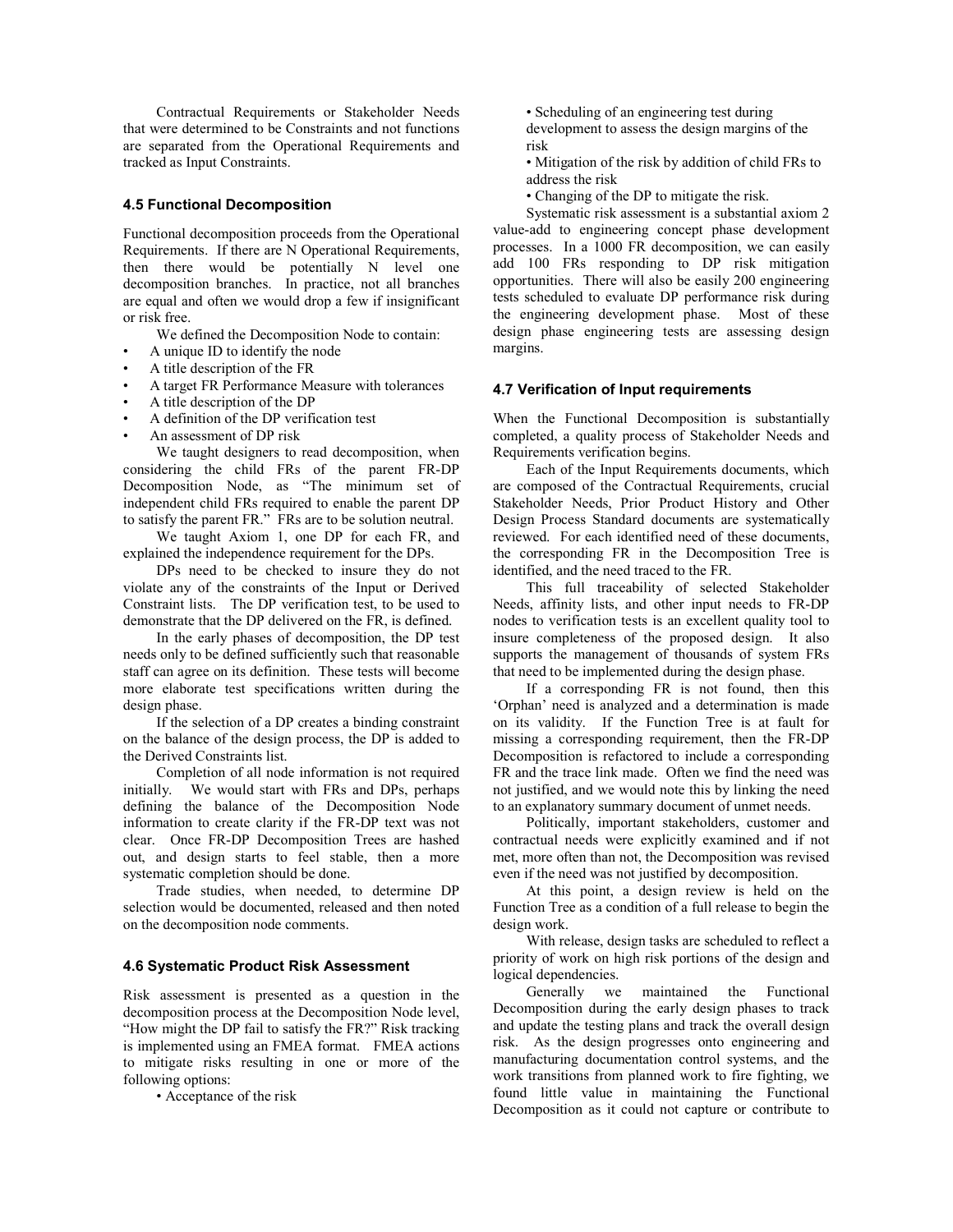the myriad of details and issues of later stage development.

# **5.0 Process Findings and Lessons Learned**

Findings and lessons learned deploying a working industrial functional decomposition process are presented in statements grouped in two sections, Deployment Process and Value proposition. These are presented individually in the general order of the process steps. The findings are contrasted to the general design and development experiences of the authors, not any specific processes of any one organization. The authors share more than 50 years of development experience in software, hardware and manufacturing across more than a dozen organizations.

# **5.1 Deployment Process Findings**

We found that classroom teaching of Functional Decomposition is noteworthy for its ineffectiveness. Then how can we teach the process? We learned what is effective is to require that functional decomposition sessions take place facilitated by staff skilled in the process. People learn by doing.

We learned our toolkits needed to be updated to manage process updates. The Acclaro™ Toolkit [4] was revised to manage the following process issues:

- Management of Aggregate Constraints
- Management of Decomposition Node functional risk.
- Management of the engineering design testing plans (tests, status, traceability)
- Development of an FTA calculation for the Decomposition Tree
- Management of traditional Contractual Requirements and similar documents with full traceability into the Functional Decomposition
- Reporting of design risk mitigation status

Even the best design methods fail when applied to the wrong requirements. Garbage in, garbage out (GIGO) is an expression summarizing how flawed, or nonsense inputs produce nonsense outputs or "garbage" design. In both the spirit and practicality of implementing a Functional Decomposition design process, a design team needs to step up one level above the current design to analyse and understand the driving Functional Performance objectives. Otherwise Functional Decomposition is potentially producing better performing decoupled "Garbage" designs.

In the AD process, with the creation of the Operation Requirements document, our AD vocabulary changes from Needs to Requirements. However, we retained the use of Requirements in early document names, such as the Contractual Requirements, to simply avoid confusion with traditional practice.

We found it is not possible to separate the processes of requirements analysis from concept synthesis. This is primarily because higher level design decisions create lower level requirements that need further design analysis. Historically, organizations often

chose to separate the requirements phase from engineering development, putting the requirements analysis function primarily in Marketing and assuming the Contractual Requirements represented 100% of the requirements analysis. In fact, Contractual Requirements are only a minor percentage of the requirements work remaining to be done for a good systems engineering effort. And the requirements work can only be completed in the presence of design analysis and trade decisions.

Additionally, we learned that marketing department driven Contractual Requirement statements are remarkably poor in defining functional requirements. In our experiences we noted that marketing driven requirements consist largely of features to catch up with the competition, marketing's view of new features they perceive customers want to buy, marketing's view of solutions to existing problems of current product and overly optimistic reliability and cost targets needed for management buy-in of the development budget. The majority of actual requirements, functional or otherwise, are assumed, and not explicitly defined.

We discovered, as discussed in section 2.2 Conflict with Success, working with business and marketing to change the requirement analysis paradigm is hard. The conversations would go like this:

Marketing: "I don't understand what you want; Just design the features we need."

- Design: "We are looking at the problem from a system point of view and need to develop measures of functional performance for the entire system to best understand how to define the needed engineering performance requirements."
- Marketing: "I have already suggested the solution you should use. If you find something better, fine, but I think you are making this too complicated."
- Design: "Can we chat with some of our customers to understand better their objective measures of performance of our product."
- Marketing: "I respect what you are trying to do, but there is not enough time. We are not going to bother our customers. We are not going to redesign the product. I have given you a budget and defined what we need to do, so now let's get going…"

Even with historic first pass design yields being virtually zero, and not a single project delivering as initially scheduled, it was near impossible to change marketing behaviour, particularly if the company has been financially successful.

Furthermore, we have developed the opinion that it is not even useful to try and educate marketing and sales staff on the skills of requirements analysis. We feel that the most reasonable solution is to place functional requirements analysis processes in the engineering development team. The contribution of marketing should properly be considered the marketing needs input, certainly important, but simply one of many stakeholders.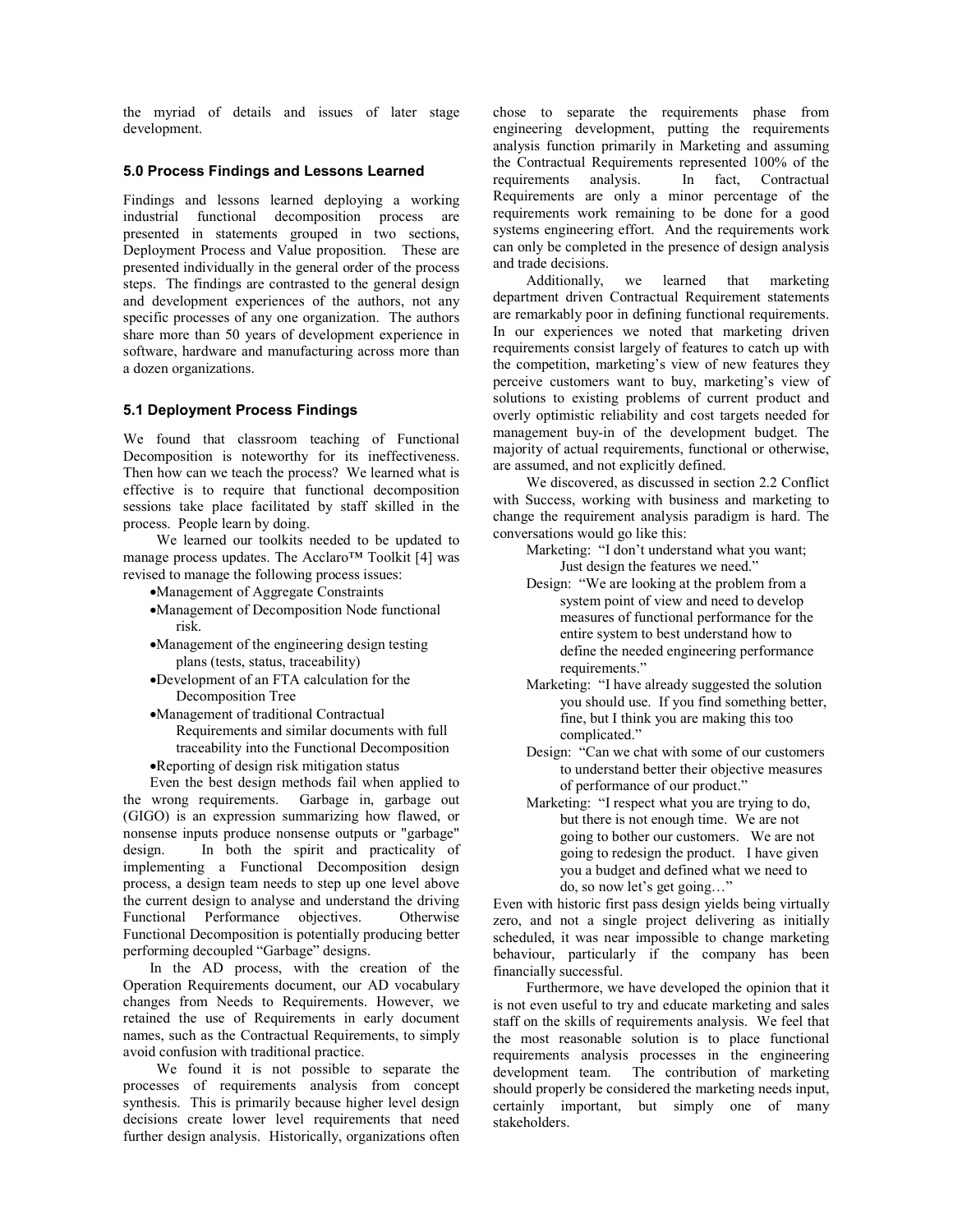We found early on that stakeholder needs and Contractual Requirements were insufficient to drive the Functional Decomposition. This drove the creation of the Operational Requirements document (discussed in detail later). Then how do we view the Contractual Requirements and other stakeholder needs? First, these are key inputs in the generation of Operational Requirements. Second, when completed, the Function Map is used to verify that stakeholder needs, Contractual Requirements as well as other input needs are met.

We found that there is a major difference between our Functional Decomposition and historic design processes. In the past, a development team would consider a marketing produced requirements document as the driving design document. With Functional Decomposition we introduce and design to the Operational Requirements and we merely verify against the more traditional Stakeholder Needs driven documents. With our Functional Decomposition approach we found many Stakeholder Needs were dismissed as irrelevant or even counterproductive to delivering on top level performance requirements. In prior design processes these needs would have been incorporated in the design. The magnitude of this difference cannot be overstated. It is a paradigm change. Bottom up "perceived" Stakeholder Needs design is driven by stakeholder experience. And when technology and business needs are changing rapidly, stakeholder experience is more often a handicap than an asset in defining and developing new solutions.

We learned that determining the Operational Requirements have proven to be a most difficult aspect. Stakeholders reliably fail to provide insight into the objective top level functions of the product under development. Instead, stakeholders discuss their needs from a framework of their experiences with current and prior solutions. From a Functional Decomposition process point of view, to determine the Operational Requirements, we had to invariably return to the business and marketing staff to figure out and define the development needs that had to be accomplished in the customer function space. Yet Business and Marketing staff, certain in their opinion of the required solution features, would battle their perceived waste of time to try and define what the solution actually needed to do.

We learned we needed Project Management, Design and Business Analysis skills and participation to complete the Operational Requirements and the subsequent upper level Functional Decomposition.

We found that all applications of Functional Decomposition need Operational Requirements. These are the AD top level functions. The text of Operational Requirements needs to be extensive to capture the performance requirements of a system. These are often statements with multiple paragraphs to define intent, and not simple single statement FRs that are common in axiomatic design papers.

We learned a technique to coach the development of Operational Requirements. Typically these requirements are key performance metrics of product cost, maintenance cost, reliability, and competitive performance functionality. To help staff envisage what top level functions are, we developed the term "Black Box" requirements. We tell staff to imagine they have multiple potential solutions for the marketing and business case requirements, all in black boxes. Staff is not allowed to see the solutions. To determine which of these solutions is best, staff can only ask questions or have the results of tests run on these solutions. What questions and tests would we ask to determine which of the black boxes has the best solution to achieve our business objectives? These questions and tests will correspond to key Operational Requirements.

We found that Functional Decomposition processes enable systematic risk assessment much earlier in the development process than any other process we had knowledge of. In our experience, previous systematic risk reduction processes were composed of table top reviews, design reviews, FMEAs and testing. Most of these traditional risk processes, by their very nature, were later stage exercises around design solution documentation. A Functional Decomposition tree enables a systematic risk review process during the concept phase around FR-DP nodes long before significant design effort has been invested.

We have found that experienced senior designers are often a handicap and a resistance to process change. The typical argument made by experienced staff against active participation is that this new process is clearly not required as proven by their personal past success. Functional Decomposition work is just introducing needless documentation and project delays. We found the only way to deal with this resistance is with  $+3$  level management support. Without such support we would often observe that designers quickly generated their design, documentation and prototypes without systematic risk assessment or design margin analysis or verification to input stakeholder needs. Then, when the incompleteness of the design was established, usually during prototype evaluation, designs were patched, functionality dropped or problems ignored to stay on schedule. The  $+2$  management, often bonus compensated by delivery schedule dates, readily permits delivery of substandard and incomplete product.

We learned, or rather concluded, there are two forms of relevant experience, environmental experience and solution experience. Environmental experience refers to understanding of the environment that the final solution under development needs to function in. This is very valuable, particularly in risk assessment processes. Solution experience refers to an understanding of how the design problem was solved in the past. Knowing prior solutions seemed to limit the ability of a team to identify or accept new superior solutions. Often their reasoning is that proven prior designs had less risk. Yet most staff would admit many new product problems came from past 'proven in use' designs failing under new conditions.

We found that defining good FRs was not difficult if a test driven approach is used. Historically, in AD literature, much is made of vocabulary and structure of forming FR statements. The better defined the FR statement was, the easier to understand the FR to derive the testing to demonstrate the FR is met by the DP. It is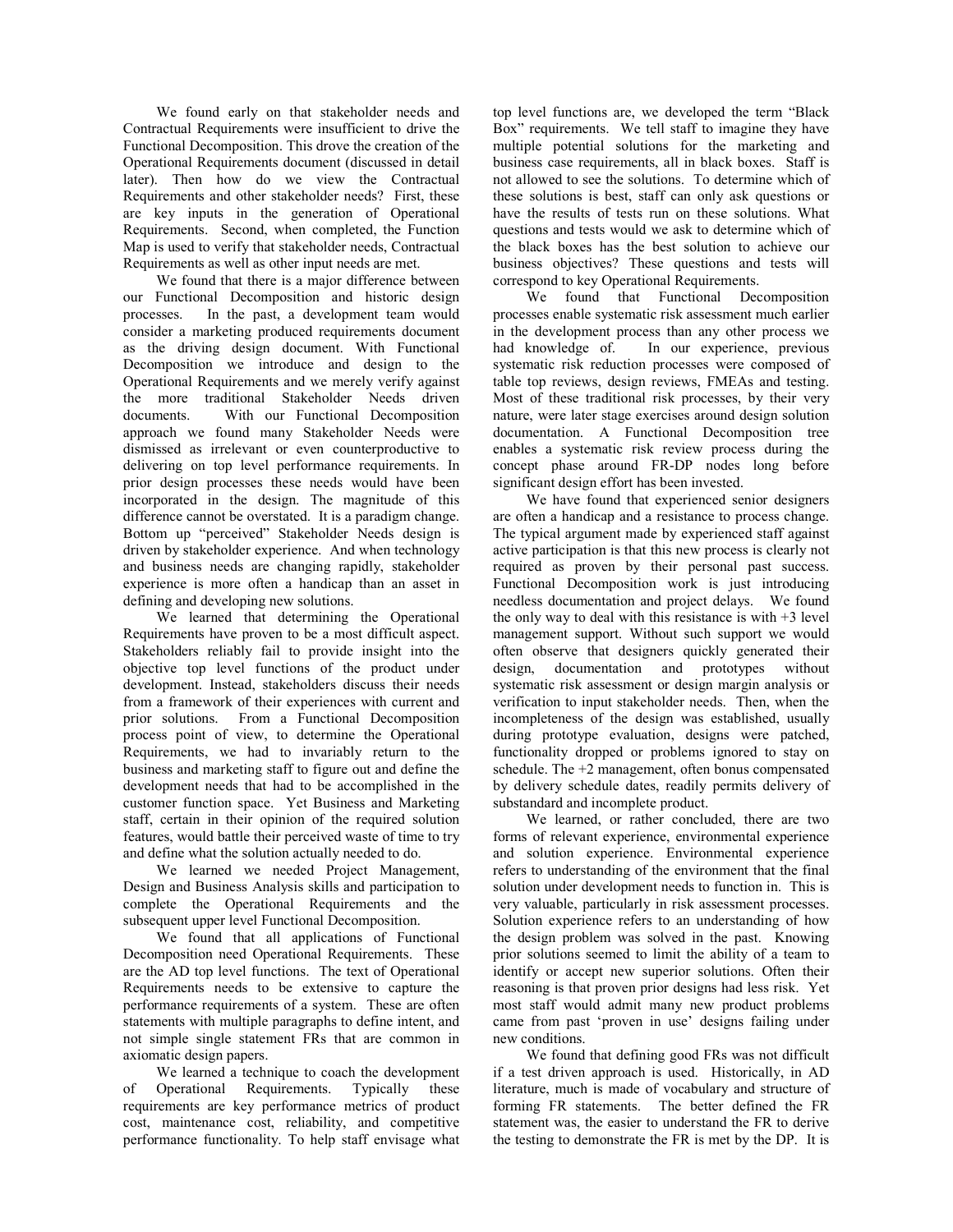much easier to skip the vocabulary exercise and just define the test.

We found that we needed six informational elements in an FR-DP node. These were 1) the FR, 2) the DP, 3) the FR measure and tolerance, 4) the definition of the test used to demonstrate the DP delivers on the FR measure within the tolerance range, 5) a DP risk assessment and 6) a unique FR-DP node identifier. This unique node identifier is not the node numbering system, which will be constantly changing for a give FR-DP pair during Functional Decomposition. As previously discussed, defining the DP verification test and the FR test measurement objective with tolerances effectively backward defines the FR as a function.

We learned a culture of understanding and practicing stakeholder needs analysis is important. Design teams in the concept phase need a business analysis focus with an understanding of the customer needs. In one project, a three month Stakeholders Needs assessment and Requirements Analysis uncovered that 7 of the 8 most important functional needs were absent from the Contractual Requirements. We theorize the reason for these kinds of gaps between true customer needs and the existing Contractual Requirements comes from a marketing culture of dependence on experience, re-use of prior solutions and a healthy dose of process laziness.

We discovered the formal source of customer needs, marketing, would know the current product problems we needed to fix, wish list features that customers had requested, and the features that competition had that we didn't. Marketing and development staff usually did not have a minimal understanding of how the system is used functionally by the customer, or other stakeholders, to meet their internal needs. Functional Decomposition processes reveal these information gaps and forces design engineering into the stakeholder needs analysis process to properly drive Functional Decomposition.

We found the DPs of the upper levels of decompositions are more "subsystem" placeholders than actual solutions (that can be linked to PVs). For example, we have an FR to slow down. The Target Measure might be a deceleration rate with tolerances. The DP acceptance test would be defined. The DP proposed could be "4 independent regenerative braking subsystems from 10mpg to max velocity, friction braking below effective regenerative braking, and friction braking supplement for emergency braking requests." This is a subsystem definition with performance decisions, but not having a detailed technical definition.

We found that Design Parameters (DPs) and Process Variables (PVs) do not feel like distinctly separate domains in our industrial applications. Rather, these are endpoints on an engineering development continuum. In a traditional AD representation of the design domains, initial conceptual solutions are proposed as a DP. Detailed product development work converts the DP to PVs. We found the proposed DP can often be defined directly as a final PV with no further development work required. Or other times the DP

decision is just the beginning conceptualization of a multi-step process of development of PV solution during the implementation phase of the design V-model. Development and definition of DPs into PVs represents the bulk of the design effort. In summary we found that:

- 1. The PV domain didn't have much systematic value in the concept phase. In part, defining and completing the PV domain represents the bulk of the project design work, not the concept work.
- 2. PV concepts are often not relevant at the higher decomposition levels, where DPs represent more often architectural system and subsystem structures.
- 3. Practically, during the concept phase, the "PV domain" represented real world constraints on the implementation of selected DPs and contained the knowledge required to complete trade studies between alternative DPs. So a designer would "Visit the PV domain" to study the implementation risks of alternative DPs.
- 4. There was not a hierarchical zig-zag process between the DP and PV domains. We propose that DP-PV zig-zagging is a misconception in many axiomatic design writings. Instead the linking, if any exists, is one to one or many to one DP to PV (component or process) traceability. We still assume independence of PVs.
- 5. In the case of specific manufacturing process designs that might justify a zig-zag functional decomposition defining process decisions to implement a DP, we would re-purpose the FR and DP domains in a separate decomposition.

We have found we have virtually no new (from scratch) designs. Most industry design efforts are fixing or updating existing, highly constrained solutions. In part, we feel this is a self-imposed situation as we see many projects try to conserve or reuse "proven" designs from a perception that this practice minimizes development risk. We note that re-use creates coupling, so there is an inherent conflict between industry practice and axiomatic design independence goals.

We found that re-used solutions should be introduced as a DP in the Functional Decomposition. A characteristic of re-use is that typically, particularly with software, numerous independent FRs are all met by this DP 'block of code.' In such a case we would view the re-use risk as extremely high and systematically require design phase testing against the entire set of FRs serviced by the re-use DP.

We found over time that we should only apply Functional Decomposition when there was a structured Requirements Analysis effort. Early on in our efforts, design teams had a garbage-in garbage-out issue in that their requirements are poor, resulting in constant discovery of missed needs (requirements) during the project. This changing of requirements is typically referred to as "Requirements Creep" and explained by project staff as management's tendency to ask for more and more as the project goes on. We dispute this argument from our experiences. Our observations are that requirement creep is a direct consequence of poor requirements analysis. Requirements are not changing so much as they are being discovered late in the project.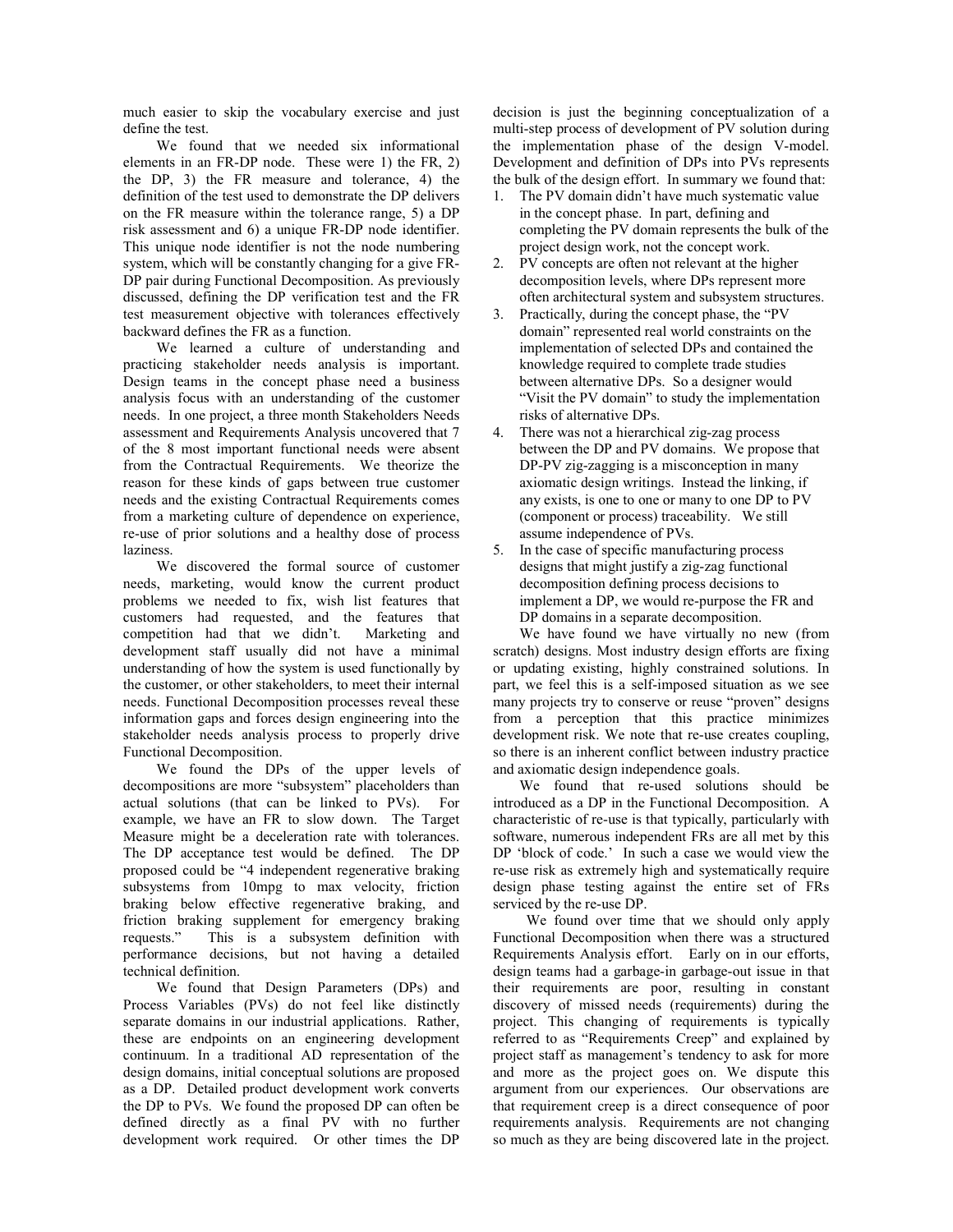As changing requirements blow the value proposition of any design process out of the water, we feel there is little advantage to introducing new design processes when not practicing rigorous requirements analysis. Functional Decomposition efforts fall flat as they reveal and try to deal with missed, poorly defined or incomplete requirements. Most of the toolkit functionality developed during our efforts was in the area of integrating needs analysis into the Functional Decomposition process.

We found that a traditional axiom 2 explanation of design versus process range analysis was not helpful. Axiom 2 conceptually represents an assessment of the systematic risk that the DP will (will not) deliver within the tolerances of the FR Measure. Axiom 2 does not seem to address random risks. The traditional academic textbook Axiom 2 representations feel simply like sixsigma based manufacturing process risk analysis. Instead we choose to use traditional risk assessment concepts to implement Axiom 2 and do not introduce the concept itself. We teach, using conventional reliability theory, that each FR-DP node needs an assessment of the systematic and random risk failure modes that might prevent the DP from delivering on the FR. How risk assessment is implemented varies between technical domains. Software risk assessment, for example, is different than hardware risk assessment. Traditional risk tools will apply. We implemented an FMEA format to capture these risks and their mitigations with our software toolkit.

We realized after a few projects that Function Maps were valuable largely in the early design and planning stages of a project. However, as the project progressed into the detailed engineering phase, and development staff started reacting to problems with testing and prototypes, Function Maps had decreasing value in design phase problem solving efforts. As such, once the major engineering effort began, we would effectively stop maintaining the Functional Decomposition unless there was a specific area of interest or perhaps a limited redesign effort.

# **5.2 Value Proposition Findings**

We have found the following value propositions applying Function Decomposition process to system design and development as a concept phase process:

Thinking clearly in terms of solution neutral functional requirements rather than traditional features and solutions results in:

Better requirements definition and clarity resulting in less project risk related to misunderstood, missing or creeping requirements

Function Maps enable excellent requirements and concept phase solution visualization resulting in:

Increased collaboration and problem identification earlier in the development process which minimizes wasted time on substandard solutions and reduces design iterations.

More complete hierarchical requirements definition that minimizes lower level design iterations due to unclear and un-reviewed subsystem requirements.

Driving the design top down from Operation Requirements and then verifying the solution against the input requirements results in:

Functionally leaner designs simplifying the solution and lowering project and product costs

Functional Decomposition enables systematic Product Risk performance analysis structured by functions, resulting in:

- Better performance (less systematic and random risks) as significantly more performance risks are uncovered then testing could ever find.
- Better project delivery and cost metrics as more performance problems are discovered and dealt with systematically in the design phase, rather than appearing unplanned in test or deployment phases of the project.

We note that many AD proponents claim better design through design matrix analysis and decoupling, as an argument for process adoption. We did not observe this value proposition.

We found little overall value of systematic design matrix assessment in our industrial experience and dropped design matrix analysis from our process. Without prejudice as to this value in certain specific situations, why did we not see any value? In part, analyzing and maintaining a design matrix for systems of 500+ FRs that are constantly changing during the concept and early design phase is an intractable problem. Also, mentally practicing axiom 1 during design decomposition along with FR-DP test definition produces largely uncoupled design. Also, design matrix assessment is not reliable as systems evaluated as uncoupled during the concept phase end up being coupled anyway. Also, coupled systems pass the required tests and perform reliably. Finally, we find the level of competitive functional design so poor that designs are commercially competitive merely with sufficient functionality, not the optimal functionality of a fully decoupled design, making delivery, cost, feature set and other factors more important to achieving business goals.

The authors feel strongly that business strategy, process or software designs are more fertile ground than hardware design for applying Functional Decomposition processes. Yet typically staff in these areas is much less receptive to applying design process tools to their decision making. Management in particular, in our experience, resists these concepts. Convincing management that their business or operational strategies should be 'designed' and risk assessed is an incredibly difficult task.

#### **6 Conclusions, Discussion and Recommendations**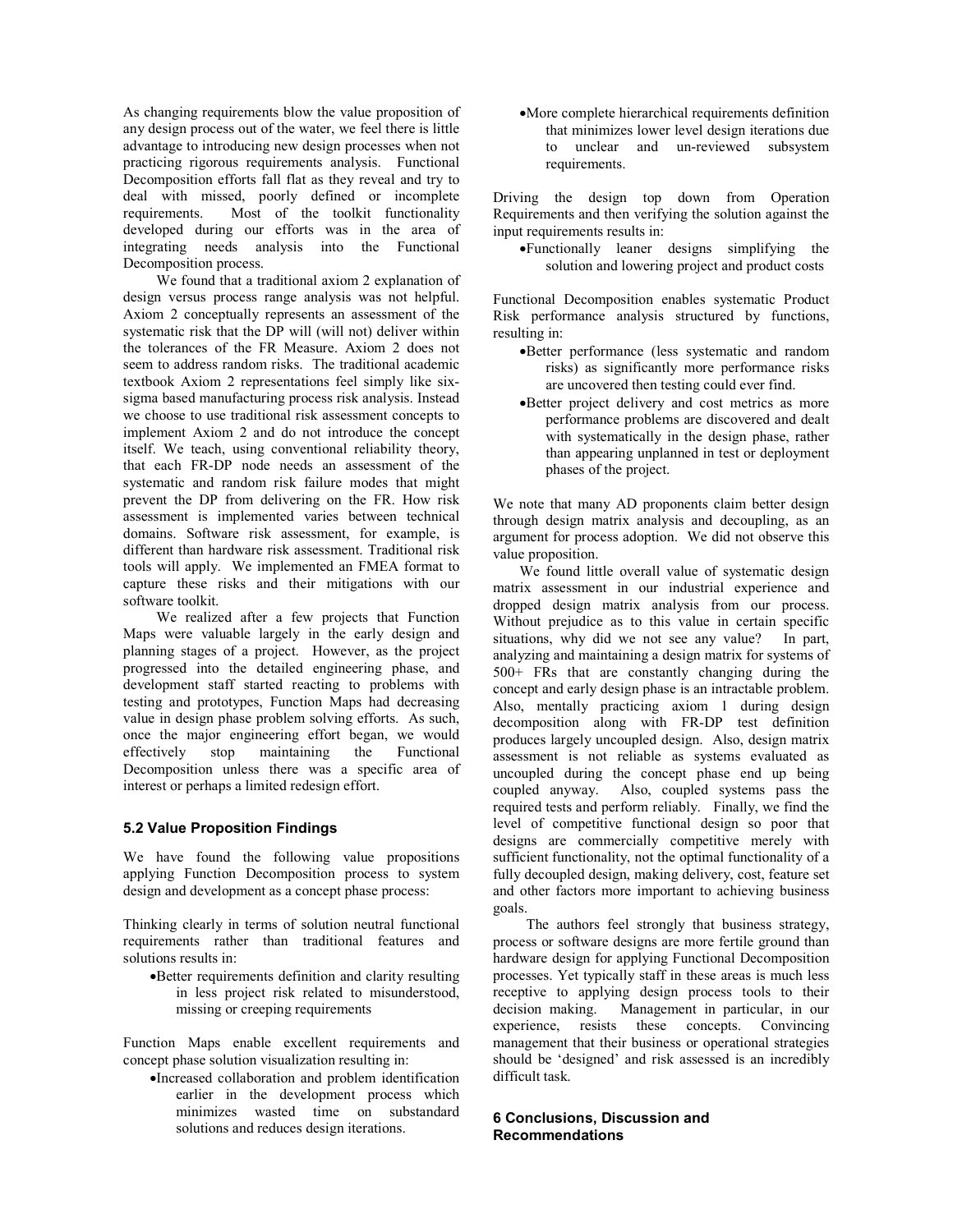We found in our development projects that the value proposition of introducing Functional Decomposition processes was an increased first pass yield of designs better fit to deliver the Operational Requirements with increased functional reliability. This would also significantly reduce project costs and delays over the prior process(es).

We conclude, from our personal experiences and observations, Functional Decomposition processes applied during the concept phase and early design phase provide two primary underlying benefits to create this value proposition:

First, Functional Decomposition produces a more complete, internally consistent and mature set of system requirements verified against Contractual Requirements, Stakeholder Needs and other input requirements. This minimizes traditional requirements creep. This avoids errors of requirements omission.

Second, Functional Decomposition enables the earliest possible methodical approach to identification of systematic and random reliability failure modes. This permits a more complete mitigation of functional performance risks that would not traditionally be captured by verification or validation testing.

#### **6.1 Discussion**

In our experience virtually 100% of projects fail to deliver against the initial functionality, schedule and cost budget. This acceptance of such a high design process failure rate by industry is interesting. Common sense dictates that early processes will have the most impact on improving this project performance.

Yet we observe industry is only recently beginning to approach normalization of early stage design processes with Process Acceptance Models (PAMs). ISO/IEC 15504 is an example. Yet industry and PAMS focus on deliverables, which are called work products, and not the definition of the underlying processes themselves. This applies particularly to the design synthesis phase. Designers are left to their own devices and experiences, often ad-hoc, on how they develop the solutions to be documented by the work products.

We attribute this lack of interest in developing concept phase design processes to a couple of environmental variables. First, design teams in the concept phase are lulled into complacency as they have lots of time, lots of budget and lots of confidence in their abilities. Supporting these observations, we do not see design processes blamed for failures. In our experience, project failures are typically attributed to technical issues, insufficient time or inadequate design resources. Second, we see a pervasive belief that design, and in particular concept synthesis, is a "Creative" effort that defies structured processes.

Ironically, when projects result in commercial success, we observe that the development teams like to credit their creative and innovative design process skills for their success, even if the development processes technically failed to deliver as planned.

All of these conflicting observations lead us to conclude that it is common to have a lack of organizational process maturity in identifying, documenting and deploying concept phase design processes.

We also note that even with an AD Functional Decomposition framework the design processes to synthesize and propose individual DPs remain undefined and still equally difficult.

This recognition that AD operates a level above the bulk of the DP design synthesis work helps to highlight an interesting aspect of AD Functional Decomposition process implementations. We suggest it is more proper to state that Axiomatic Design is a technique to legitimately compartmentalize the hierarchical requirements architecture of a solution around functions using the independence axiom and functional decomposition. The design synthesis process, itself, as used to generate and select potential DPs, has not been systematized by AD. We invite comments on this observation.

The traditional definition of a quality process is repeatability. We suggest an interesting collaborative academic research project would be to have multiple student design classes independently take on the same design problem. This could be over time within a school, or over geography with different schools. Some efforts should apply AD. Others should be left to their traditional devices. The results should be compared. If AD has true elements of a process, then the AD design outcomes should be converging, and not be a scatter gram of solutions that we might predict with the less systematic non-AD process approaches.

Software design projects benefitted immensely from Function Decomposition processes. It is difficult for programmers to visualize performance requirements at the coding level from feature sets developed bottom up, by business analysts and architects, from stakeholder identified features. A top down functional decomposition with its inherent traceability of FRs makes the performance requirements of code modules very clear. The implementation of functional decomposition into an ISO/IEC 30003 SPICE PRM/PAM is underway.

This paper covers a lot of seminal ground. The topics within many of our brief paragraphs could be expanded into complete papers. Please contact the corresponding author for additional questions or discussion underlying the points made.

# **6.2 Discussion of Prior Process Reporting**

As mentioned above, our paper is reporting on lessons learned from our industrial application. However we can contrast our findings against previous similar academic discussions around potential AD system design implementation processes.

Thompson discussed a requirements process to precede Functional Decomposition in great length [5]. She proposed a unique process for managing Stakeholder Needs analysis. We observe that adapting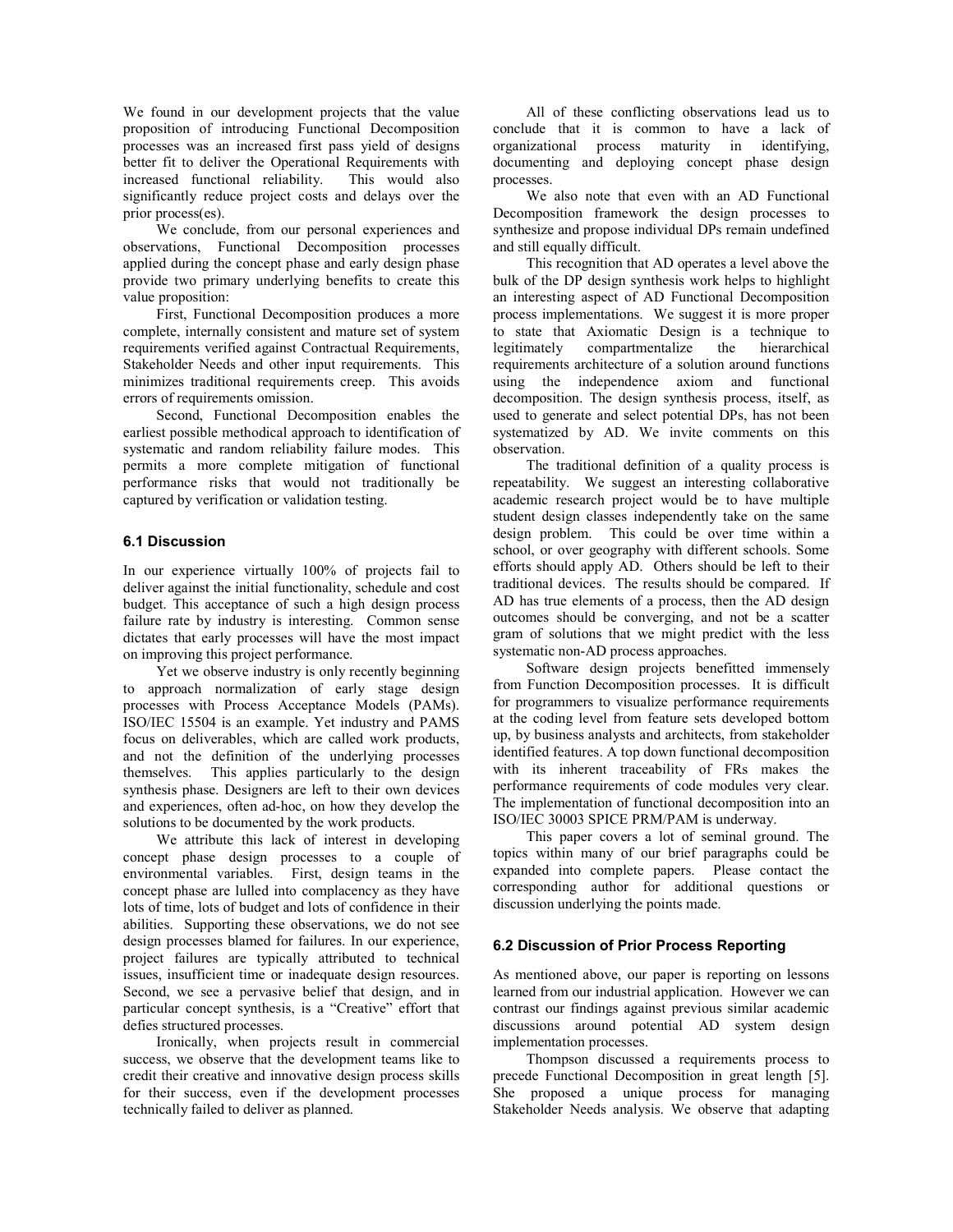existing conventional Stakeholder Needs analysis processes worked fine for us.

In addition, unlike the process Thompson suggested, we found no need for hierarchical zig-zag mapping within, between or around Stakeholder Needs and the FR domain. Primarily this is because we found Stakeholder Needs are not hierarchical. Nor did we have to create any new work products to supplement existing conventional Stakeholder Needs analysis techniques.

The significant difference in our process findings compared to prior practice was how we needed to use traditional Stakeholder's analysis to develop a discrete intermediate work product we called Operational Requirements which equates to AD top level FRs and driver of Functional Decomposition.

We also explicitly identified an early quality step of verifying the quality and completeness of the Function Map. We did this by traceability of QFD CTQs, Affinity List items and needs of critical stakeholders (such as management and customers) into the set of FRs of the Functional Decomposition Tree.

Brown and Henley discussed the structure of the FR-DP node and related process steps [6]. Our industrial practice findings were significantly different from the proposals of these authors.

First, interestingly, the authors seem to discuss that the design is the FRs. We suggest that in Functional Decomposition, the design, and the design freedom, is with the DPs. Solution risk, for example, is a characteristic linked to the DP. Constraints on the solution operate on DPs. FRs and their respected measures are the minimal but sufficient set of functions or sub-functions required to ensure the parent DP 'solutions' will deliver on its FR.

As expected and proposed by Brown and Henley, we also agree completeness and independence of the set of child FRs needed to implement a parent DP was a good working quality check of a Node decomposition. We did not find systematic Design Matrix independence checking critical to our value proposition. We attribute this tolerance of less than perfect independence to little need for optimal designs; sufficient designs are adequate. Coupled designs would easily pass required testing. Also, it is easy to see independence (or lack there-of) by examining any duplication of the DP verification tests without a design matrix.

Lastly, unlike the Brown and Henley proposal, we point out that we needed to supplement the FR-DP node with additional attributes of Unique IDs, FR measures, the DP verification test, and DP risks.

In particular, the DP verification test proved useful forcing designers to both understand and define the FR with one (or more) performance measures. This has the effect of eliminating onerous FR definition text. This test attribute is directly from practical test driven development concepts in industry.

Both systematic and random performance risk assessment at the Function Node level introduces Axiom 2 into the working Functional Decomposition process. This early systematic risk assessment is significant. Industrial projects do not reset when problems are found. Delivery target dates do not change easily. Rather than

reset or refactor designs when problems are found, the design is usually patched and some functionality and manufacturability lost. Systematically identifying and mitigating risks earlier the design process made Axiom 2 concepts more valuable than Axiom 1 in most projects.

FR Measures were perhaps inherent in prior practice, but to drive good systematic DP selection thinking processes and reliability concepts at the concept phase we needed to make performance targets an explicit aspect of Functional Decomposition nodes.

#### **6.3 Integration into PAMs**

As mentioned earlier, Process Assessment Models (PAMs) are being used more often in industry to both define and assess good design processes. PAMs assess a process defined by a Process Reference Model (PRM). See ISO/IEC 33004 for a relevant discussion.

Functional Decomposition is just a small piece of the overall development process from needs elicitation to product retirement specified in these all-encompassing PRMs.

We propose that Functional Decomposition processes create one new process and two new work products that fit into a generic PRM under architectural engineering requirements analysis. They also similarly appear under engineering requirements analysis.

The new process is Functional Decomposition.

The first new work product is the Operational Requirements and Function Model. It will have elements of both traditional requirements analysis and design, in that design processes are required to establish lower level requirements.

The second new work product is the traceability between the FRs of the functional model Function Model back into the Customer Needs and Input Requirements and forward into implementation items. Whereas traditionally customer needs are considered requirements and traceable to design items and their verification steps, we propose that customer needs are traceable to functional requirements of the Function Model, which in turn can be traced to DPs, risks, and verification testing.

We also propose that risk assessment processes typically found in the Management Processes of the PRMs are extended forward in time into the requirements analysis process to take advantage of the Function Model framework's ability to support systematic risk assessment.

#### **6.4 Recommendation**

We recommend, particularly in the development of systems that have significant functional performance requirements, such as functional safety or high reliability systems, that design teams develop and implement a structured Functional Decomposition process during concept phase processes. The process focus should be on the benefits of the requirements analysis and process steps needed to create Function Maps and risk assessment and mitigation. The value is created by exercising the process, not by documenting the work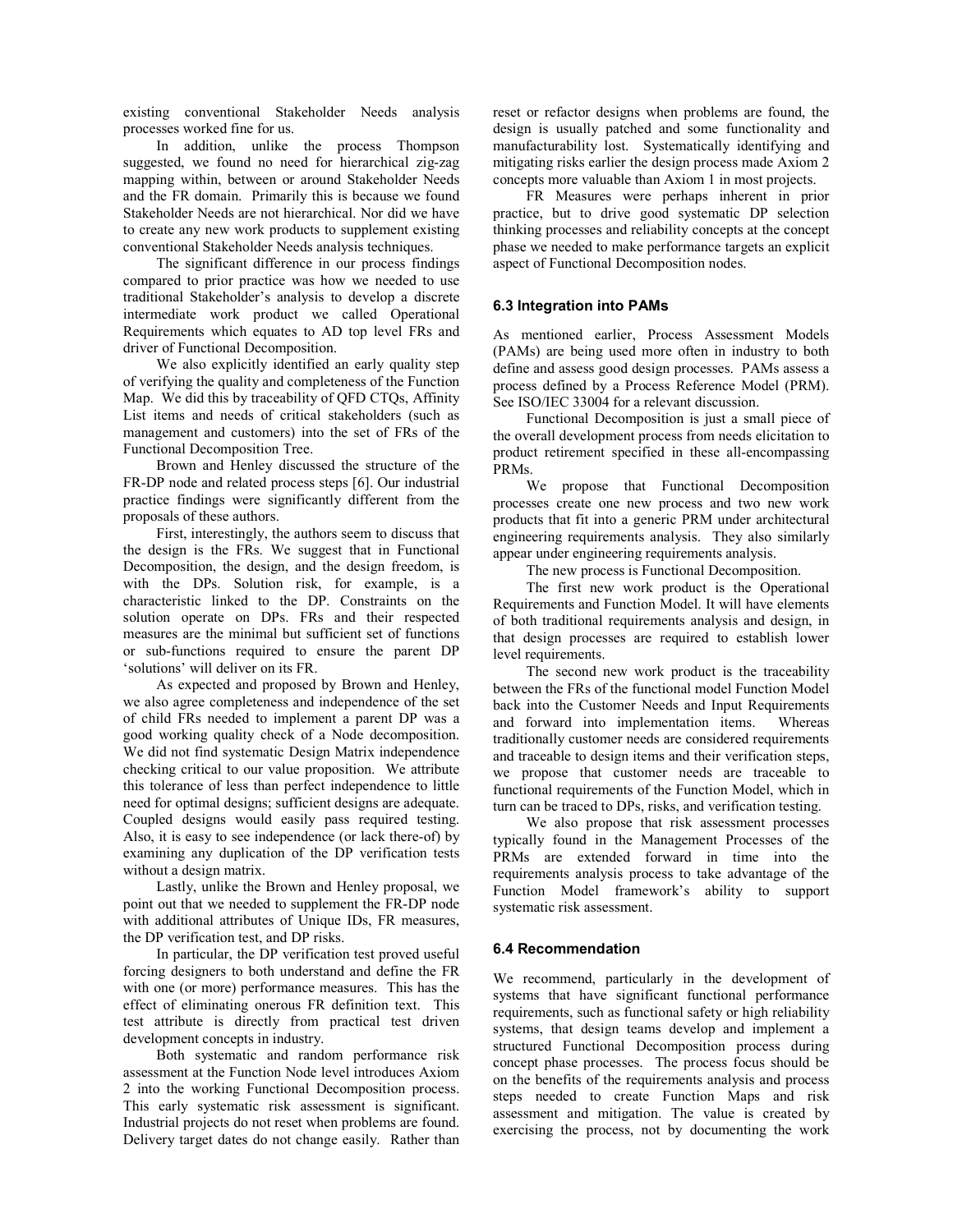products. In practice, Functional Decomposition serves as an integrated requirements analysis, Function Model and risk management process.

#### **References**

- 1. R. Scupin, *The KJ Method: A Technique for Analyzing Data Derived from Japanese Ethnology*. Human Organization. 56. (1997)
- 2. L.K. Chan, M.L. Wu, *Quality function deployment: A literature review*, European Journal of Operational Research, Volume 143, Issue 3, Pages 463-497, (2002)
- 3. K.G. Jamieson, R.D. Nowak, *Active ranking using pairwise comparisons*. arXiv:1109.3701v1, (2011)
- 4. Acclaro Overview, Functional Specs Inc. Retrieved from

Http://www.axiomaticdesign.com/products/default.a sp (2018)

- 5. M.K. Thompson. *Improving the requirements process in Axiomatic Design Theory*. CIRP Annals - Manufacturing Technology, 62(62):115-118. (2013)
- *6.* C. Brown, H. Henley, *Metrics for Developing Functional Requirements and Selecting Design Parameters in Axiomatic Design*. The 10th International Conference on Axiomatic Design, ICAD 2016. Procedia CIRP 53 113–118. (2016)

#### **APPENDIX 1: Key Terms Defined**

Affinity Lists: The categorized summary lists of Customer Needs produced by KJ Analysis Aggregate Constraints: See Constraints.

- Constraints: Constraints are derived from stakeholder needs that serve to limit the DP solutions that can be considered. (for example, "Product may not contain lead"). Constraints can be further defined into Input Constraints, Derived Constraints and Aggregate Constraints. Input Constraints are identified from stakeholder needs in the initial Requirements Analysis. Derived Constraints are Constraints created during the design process by DPs of the Functional Decomposition decision processes which become binding for the balance of the design effort. Aggregate Constraints represent either Input or Derived Constraints that can only be applied to total system aggregate measures such as weight or product cost. In application, Constraints are systematically checked to verify the acceptability of Design Parameters being considered.
- Contractual Requirements: The contractual understanding between the funding source and the development team that exists prior to the start of development. Typically this is a statement of required business and customer needs. Although these are needs in an AD approach, we maintain the convention of calling this a Requirements document. Typically Contractual Requirements includes a list of project (cost, delivery, etc.) needs, proposed design solutions, lower level design features, and numerous Input Constraints of the system to be designed.

Customer: See Stakeholder. We prefer to reserve the term Customer for the specific category of stakeholders involved in the economic purchase of the design under development. But often in industry the term Customer is used interchangeable with Stakeholder.

Customer Needs: (AKA Needs) See Stakeholder Needs.

- Customer Needs (CN) domain: This refers to the AD domain space of Stakeholder Needs that represents the gathering and analysis processes related to identifying and converting Stakeholder Needs and other inputs into Operational Requirements.
- Decomposition: See Functional Decomposition
- Decomposition Node: An FR-DP point on a numbered decomposition tree with 6 fields:
	- 1. A unique node identifier
	- 2. FR description
	- 3. FR Measure
	- 4. DP description
	- 5. DP verification test
	- 6. DP risk assessment
- Decomposition Tree: (See Function Map)
- Design Matrix (DM): A mapping of the dependencies between specific FRs and DPs when the FRs are mapped to the rows, and the DPs to the columns of an analysis grid. Used to expose and document FR to FR coupling by DPs.
- Design Risk: See Performance Risk
- Design Parameter (DP): The proposed conceptual design solution to deliver the Functional Requirement (FR) within target tolerances of the FR Measure. A FR-DP pair is defined completely with a DP verification test description and a risk assessment of systematic and random risks associated with the DP.
- Design Parameter Attributes: Various measures of the physical characteristics of DPs that need to be tracked to manage an Aggregate Constraints of the total system. For example: weight, cost or power consumption.

Functional Decomposition process (AKA Decomposition, AKA Functional Analysis, AKA Functional Decomposition Performance Analysis): The process of synthesizing a top down hierarchical decomposition of a solution to the design under development in FR-DP pairs applying the rules of axiomatic design to develop a functionally independent, decoupled solution architecture that defines the FRs and DPs at all levels of the design.

- Function Map: (AKA Function Tree, AKA Requirements Decomposition Tree, AKA Functional Model, AKA Functional Decomposition) A hierarchical top to bottom decomposition of requirements, starting from Operation Requirements, composed of Decomposition Nodes with parent and child relationships, consistent with Axiom 1 independence rules, is called a Function Map.
- Functional Requirement (FR): A solution neutral description of the required functional performance. An FR is defined completely with a Description and a target Performance Measure with acceptable Tolerances.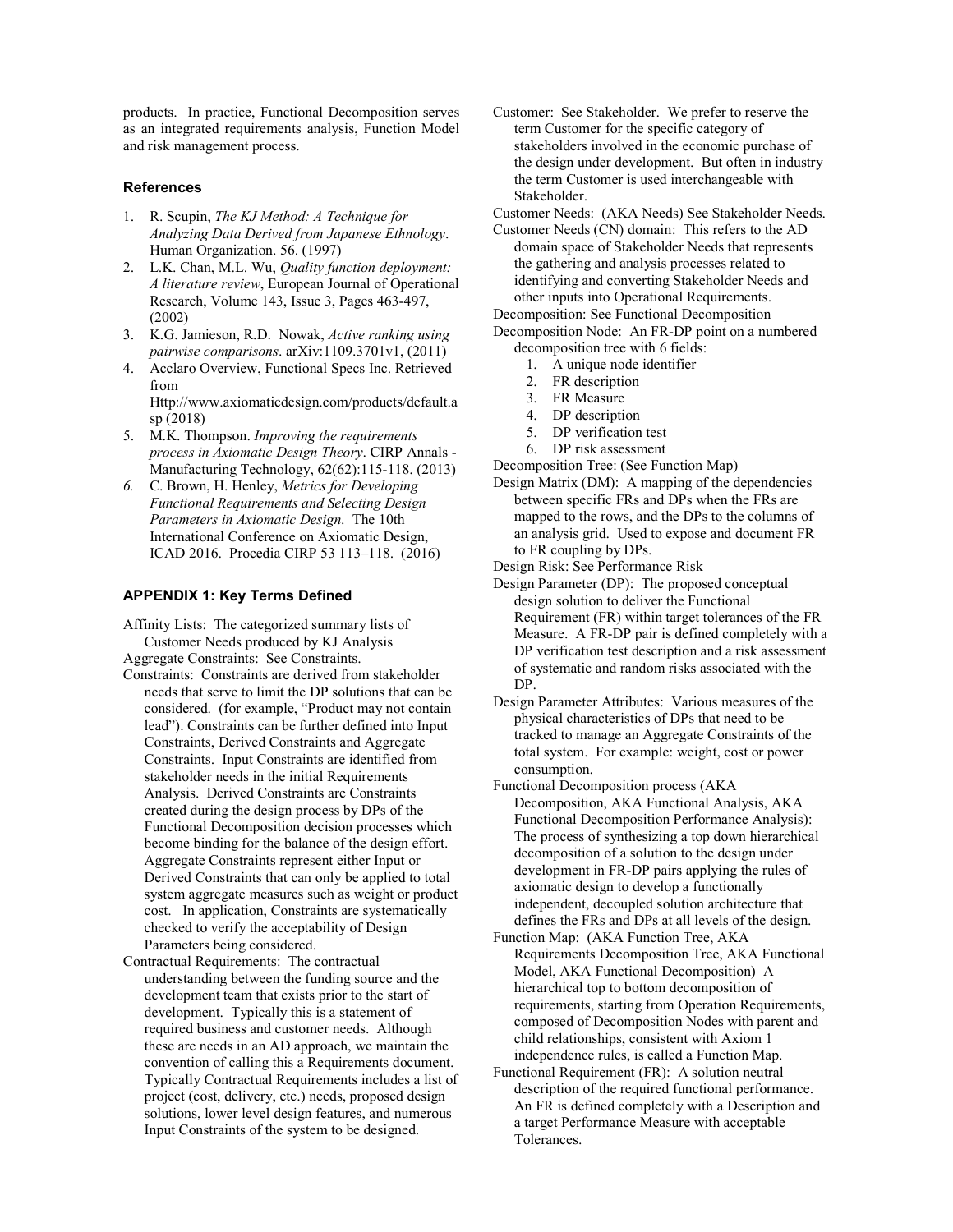Input Needs (AKA Input Requirements): The sum total of product needs from which Operational Requirements will be derived and against which the Function Map will be verified. These are composed of Contractual Requirements, Stakeholder Affinity Lists, prior product history and other design and process needs. In an AD perspective, these are Needs, but we will also use the traditional industry term of Input Requirements.

Needs: See Stakeholder Needs

Node: See Decomposition Node

- Operational Requirements (AKA Top Level Functions, AKA System Performance Requirements): These are the objective requirements that summarize the expected and required business solution functional performance of the design under development in total absence of any definition of the solution. This defines functional performance requirements, which a subset of the total system requirements.
- Performance Risk (AKA Functional Performance Risk, AKA Design Risk): An assessment of the risk that the selected DP will fail to deliver the FR Performance Measure? Systematic and random risks are analysed. Analysis is structured by failure modes in an FMEA format.
- Performance Measure: The expected performance of the Functional Requirement. This will consist of a range of acceptable performance (Often a Target and a Tolerance). For example a requirement for weight control will have a target weight with acceptable tolerances.
- Prioritization: The process of assigning an ordinal ranking of goodness to options under consideration. Prioritizing is used in trade analysis and QFD needs ranking.
- Project Requirements: These are business requirements for the development process such as project costs, delivery dates and required review and approval cycles. These are usually contained within the Contractual Requirements.
- Project Risk: Risks related to meeting project goals of delivering required business functionality on time and on budget. In contrast, Product Risk assesses the confidence at all levels of a proposed solution that the DPs will deliver on the FR Target Measure within required Tolerances.
- Process Variable (PV) domain: This is referred to as the implementation or manufacturing design space associated with the implementation of a DP. A documented completed design has addressed all the "PV" issues of reliably replicating a solution to deliver on the Operational Requirements.

Requirements: See Functional Requirements

Requirements Analysis: A method of using process tools such as Kano, K-J Analysis, QFD and others to convert Customer Needs into a coherent deconflicted set of Operational Requirements and Input Constraints.

Requirement Decomposition Trees: See Function Maps

Requirement Reference Numbers: (AKA Unique Node Identifiers) Unique identification numbers associated with FR-DP nodes. These are used in a practical tool to track nodes through edits and traceability.

- Stakeholder (AKA Customer): The broad group of people, organizations, regulations, interfaces that place demands upon, and interact with the design under development from which needs for the design under development can be collected.
- Stakeholder Needs (AKA Customer Needs, AKA Needs): A 'Voice of the Customer' collection of inputs on requirements (or features) of a potential solution that are essential or very important to stakeholders of the system being created. In Requirements Analysis, these needs are codified by KJ Analysis into summary need statements called Affinity Lists. After the development of Operations Requirements, Needs become Requirements in a vocabulary change.

Trade studies: the process of analysis to determine the preferred Design Parameter (DP) to select from a set of potential DPs